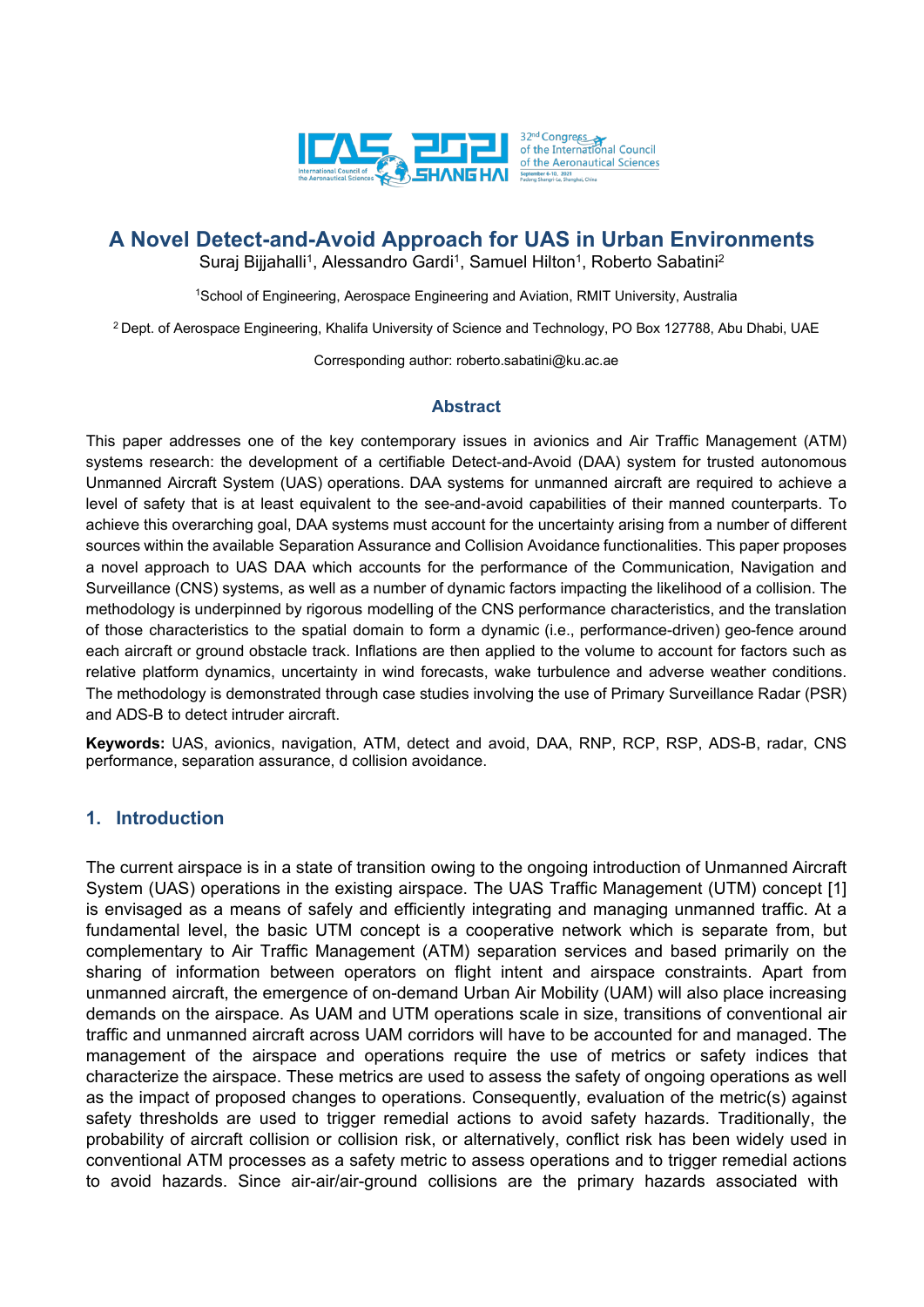unmanned aircraft operations, this metric is well-suited to drive airspace management in the different timeframes of a UAS operation. The relevant operational timeframes are adapted from manned aircraft [2] to the UAS context and are illustrated in [Figure 1.](#page-1-0) Offline conflict evaluations are applicable before the mission commences i.e., when the aircraft is on the ground. During the online phase, while the mission is in progress, conflict assessment is performed over aircraft intents spanning multiple sectors (strategic) or within one sector (tactical).



Figure 1 - Operational timeframes for UAS missions.

<span id="page-1-0"></span>Within the tactical online and emergency timeframes, DAA robustness is crucial in ensuring that aircraft can self-separate with the likelihood of collision maintained below a designated (extremely low) threshold. The typical sequence of events in assessing the likelihood of a collision is as follows. At any given epoch, the own (host) aircraft and intruder aircraft states are estimated. The uncertainty in these estimates depend on the employed sensors, their update rates, and fusion algorithms. Depending on whether a cooperative or non-cooperative surveillance modality is employed, the state information may or may not be shared between aircraft. These states are then propagated over a time horizon using known, assumed or estimated dynamic and/or kinematic models of the own and intruder aircraft. Knowledge of perturbations can be incorporated in the propagation such as modelforecasts of wind and other weather phenomena. At each iteration of the time horizon, a set of metrics are evaluated to check for a collision. Different metrics are used in the literature. A common practice is to explicitly evaluate the probability of collision or collision risk. Alternatively, metrics that are surrogates for collision risk can also be used. These include the estimated time and distance to closest point of approach assuming constant velocities and headings.

This paper proposes a unified approach to DAA (suitable for both cooperative/non-cooperative scenarios) which accounts for the performance of Communication, Navigation and Surveillance (CNS) systems of the aircraft involved in the encounter, in addition to weather phenomena and wake turbulence. A new analytical approach is presented to translate these factors to buffer layers that jointly form a dynamic geofence around each aircraft or ground/human-made obstacles (e.g., in lowlevel flight operations).

Section 2 briefly presents prior work in this domain. Section 3 presents the overview of the methodology followed by its mathematical underpinnings. Section 4 demonstrates the generation of each buffer layer as a function of CNS performance. Section 5 presents the simulation case studies and the demonstration scenarios.

## **2. Prior work**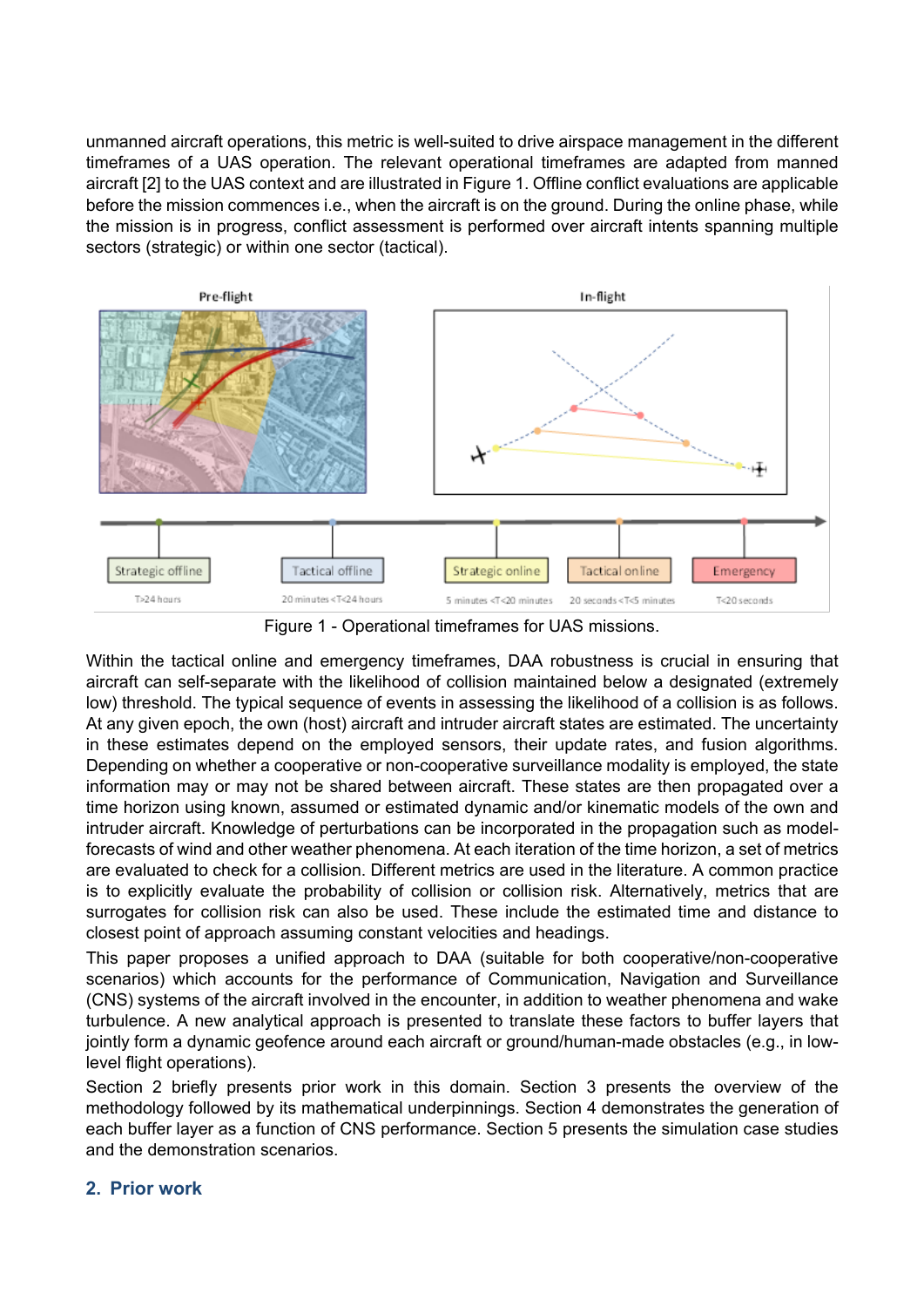Most prior work in this application area is captured in the review of Conflict Detection and Resolution (CD&R) methods by Kuchar and Yang [3] (up to 2000), and subsequently, in the review by Tang [4] (up to 2019). The methodologies in the literature are primarily differentiated by the state propagation method, as well as the sources of uncertainty that are considered. Aircraft positioning errors are typically considered with suitable worst-case assumptions made regarding the navigation and surveillance equipment. Host and intruder aircraft uncertainties are typically combined using rotational transformations to a common coordinate system. An often-used methodology for this is provided in [5]. State propagation methods typically fall into one of three categories [3]: Nominal, worst-case, and probabilistic. Most methods either employ nominal propagation methods with the inclusion of safety buffers [6], or probabilistic approaches [5]. Worst-case propagation methods are less frequently employed owing to the propensity for a high false alarm rate. In time-propagating the states, it is necessary to account for the impact of the wind on the predicted relative positions of the aircraft. The frequency and accuracy of wind forecasting tools has steadily increased over the decades. However, wind forecasts are subject to uncertainty which must be accounted for during the propagation stage of conflict prediction. In [7], a stochastic wind field model is used to describe the wind over the propagation interval. Subsequently, a simulation-based approach is adopted wherein multiple trajectories are propagated to derive a probabilistic reach set. A conflict is predicted if the reach sets of two or more aircraft intersect. In addition to wind uncertainty, it is also necessary to account for uncertainty arising from system performance, mainly the performance of the Communication, Navigation and Surveillance (CNS) systems used in the encounter. However, accounting for all these variables on unmanned aircraft with Size, Weight, Power and Cost (SWaP-C) constraints is challenging owing to the limited onboard computational resources. As a result, much of the research on conflict detection for unmanned aircraft employ surrogate metrics rather than the explicit collision risk. A large body of research on the UAS Detect-and-Avoid (DAA) problem does not explicitly evaluate the risk as a function of the actual probability of collision. Rather, a set of DAA metrics and thresholds are defined that serve as proxy variables for defining a collision. For instance, the Minimum Operational Performance Standards (MOPS) for DAA systems [8] defines time- and distance-based metrics (tau, modified tau, DMOD) and thresholds for issuing caution and warning alerts to initiate avoidance manoeuvres. This framework was extended in [9], where a methodology for assuring the integrity and continuity of estimating these metrics was presented.

## **3. Model overview**

The degradation in CNS performance propagates to the downstream systems such as guidance, control and surveillance (in cooperative surveillance modalities such as ADS-B). Accurate, precise, and reliable navigation is a prerequisite for autonomous Separation Assurance (SA) and Collision Avoidance (CA). This is particularly true for Beyond Visual Line of Sight (BVLOS) operations where the remote pilot cannot visually assess the likelihood of loss of separation from other aircraft or the ground/terrain features. A similar dependency is present in the case of cooperative-surveillance scenarios, wherein state estimates of aircraft are shared across a network to assess and respond to collision threats in a timely manner. The relevant modules in a DAA system are shown in the architecture illustrated in [Figure 2.](#page-3-0) The DAA system (airborne in this instance) receives inputs from the navigation and surveillance systems to estimate the relative distance between the host aircraft and a detected intruder aircraft or obstacle.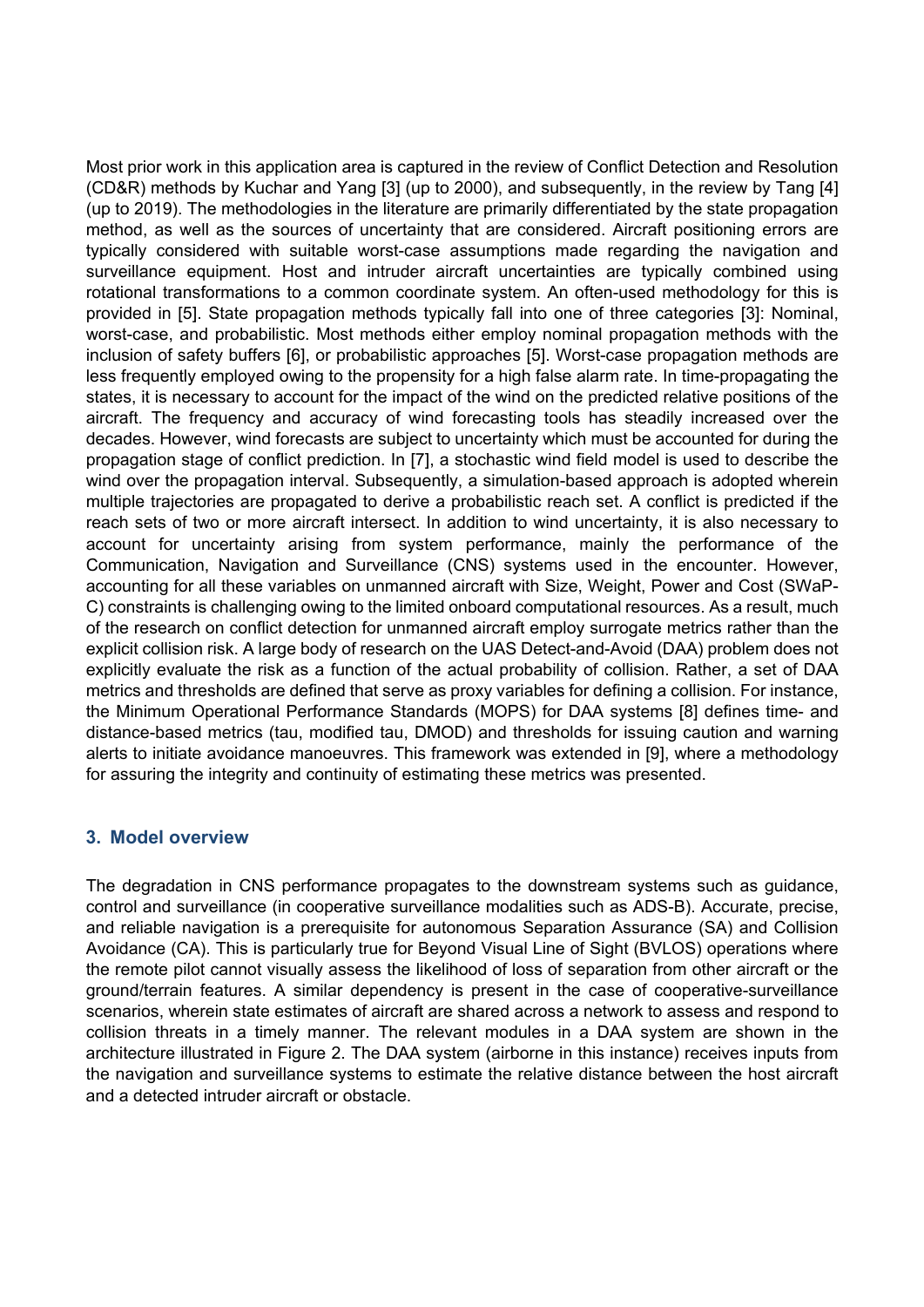

Figure 2 - Functional architecture for SA & CA

<span id="page-3-0"></span>An erroneous navigation estimate can ultimately lead to a collision threat flag being issued late or not at all, increasing the likelihood of a collision. Performance degradation, e.g., a loss of accuracy or integrity in navigation, surveillance and communication must, therefore, be captured in DAA systems. In essence, the cause of a collision can be traced back to a failure of the overall CNS+A infrastructure, namely:

- Failure of Navigation systems Loss of accuracy beyond a specified limit without timely detection. This constitutes hazardously misleading information preventing timely redressal action from remote pilots;
- Failure of surveillance systems Loss in accuracy of intruder aircraft localization and non-timely relay of surveillance information to downstream sub-systems for recovery actions;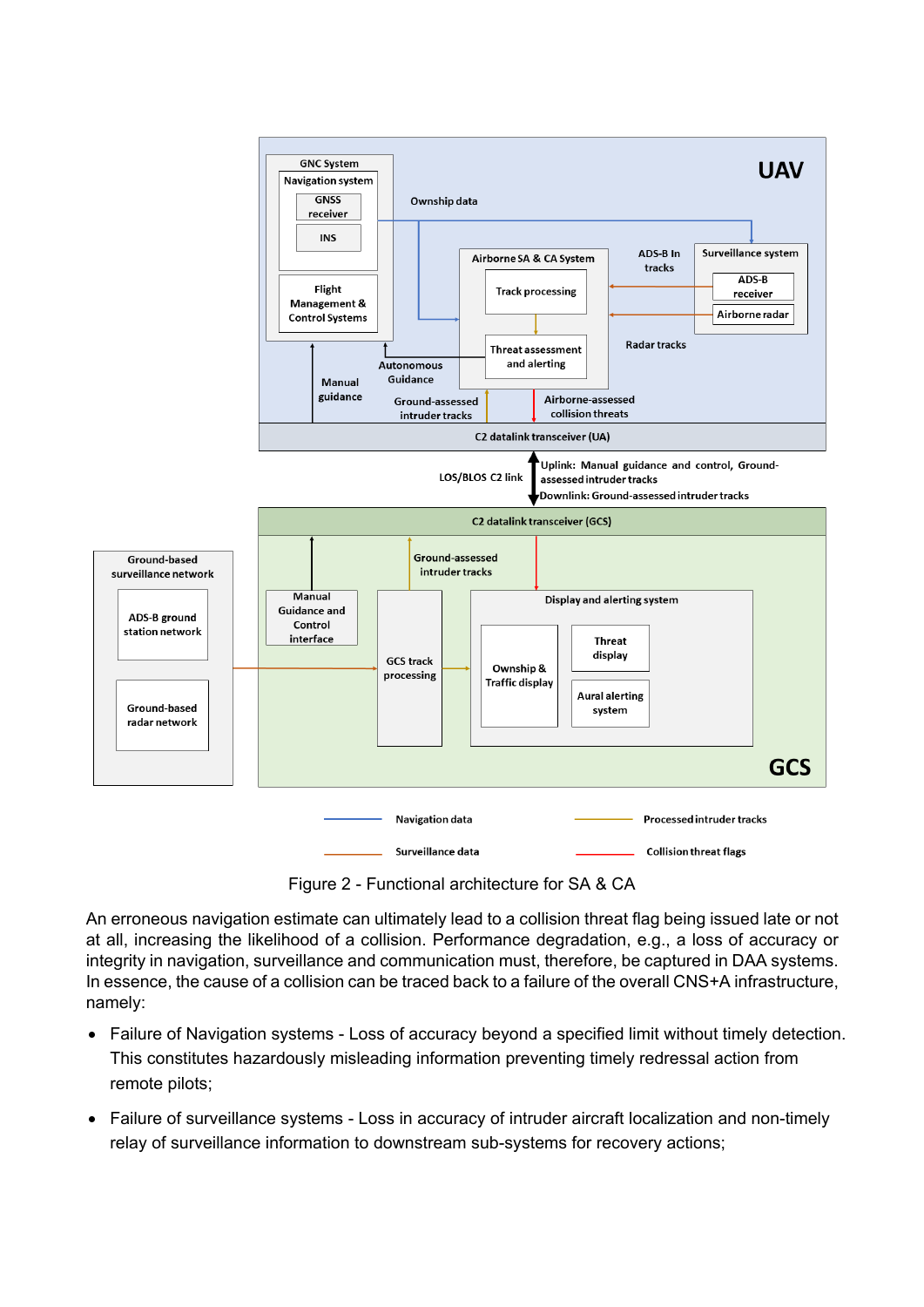• Failure of Communication - Loss/degradation of link to the point where necessary recovery actions cannot be implemented in a timely manner;

Our proposed approach is to characterize the uncertainty in these performance factors and translate them to a virtual volume or dynamic geofence around each aircraft. This is conceptually illustrated in [Figure 4](#page-4-0) for a host and intruder aircraft involved in an encounter.



Figure 3 - Scenario representing an encounter between two aircraft.

<span id="page-4-0"></span>The errors in aircraft positions and velocities are assumed to follow a Gaussian distribution. This is in line with the de-facto standard for navigation and surveillance systems in aviation. Gaussian distributions are widely used since they provide a relatively simple means of characterizing uncertainty in system states (aircraft states are characterized by a mean and standard deviation). For completeness, the basic formulation of a multi-variate Gaussian probability density function is presented here. Let  $\mathcal{N}_n(\xi, \eta, P)$  represent a normal distribution for an *n*-dimensional variable  $\xi$  with mean  $\eta$  and covariance matrix  $P$ , i.e

$$
\mathcal{N}_n(\xi, \eta, P) = \frac{1}{\sqrt{(2\pi)^n}} \frac{1}{\sqrt{|P|}} exp\left[-\frac{1}{2}(\xi - \eta)^T P^{-1}(\xi - \eta)\right]
$$
(1)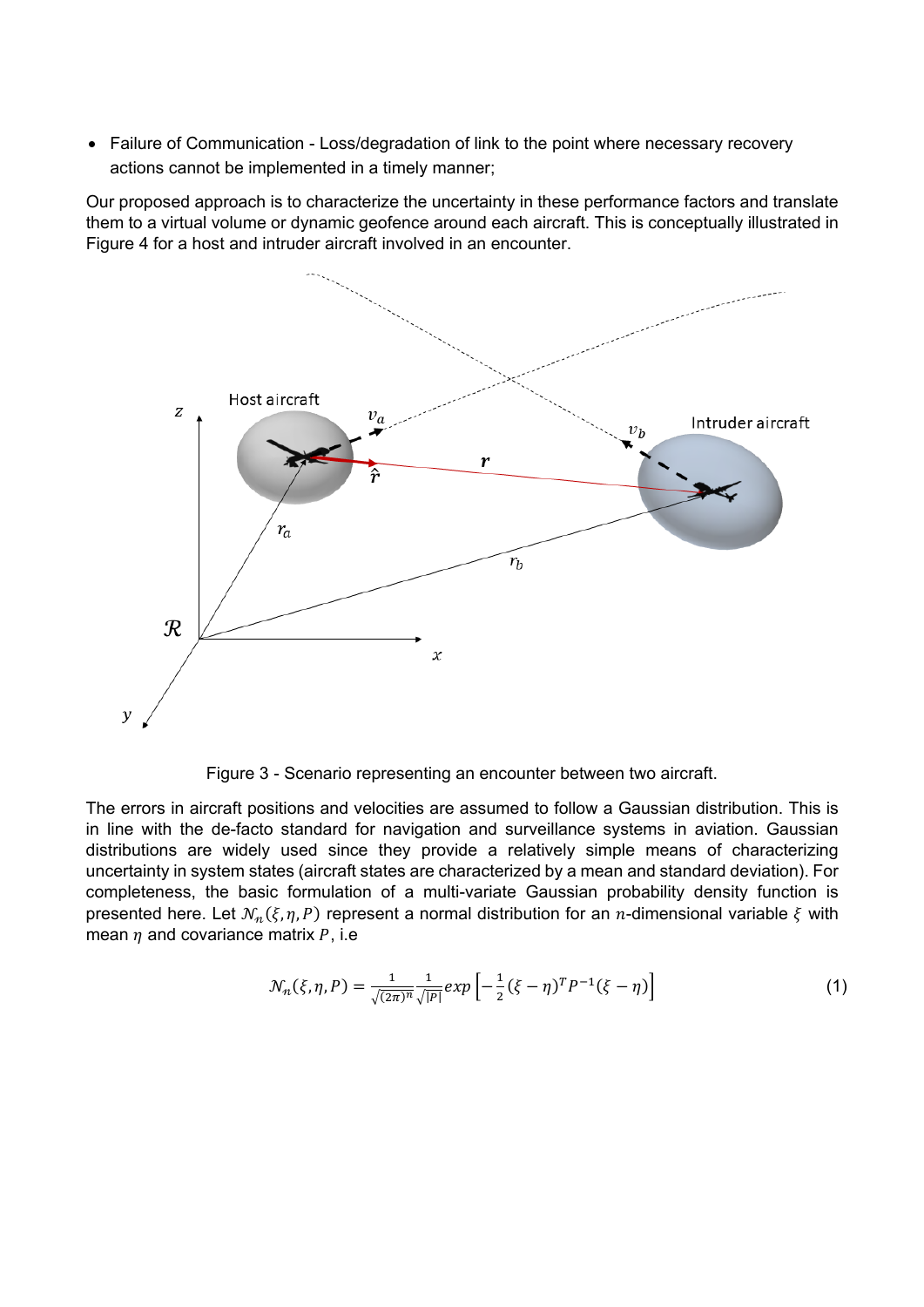

Figure 4 - Uncertainty volume emerging as a result of the multi-dimensional probability density functions.

<span id="page-5-0"></span>As an example[, Figure 3](#page-5-0) shows the aircraft positioning error modelled as a Gaussian random variable with three dimensions. A 3D Gaussian is represented by an ellipsoid. Its projection onto a twodimensional plane is an ellipse. Under the Gaussian assumption, the motion of each aircraft is characterized by a six-dimensional vector (position and velocity). For the host aircraft, the states as estimated by the navigation system is distributed according to:

$$
\rho_a(x_a, t; t_0) = \mathcal{N}_6(x_a, \mu_a, P_a)
$$
\n(2)

The intruder aircraft is perceived through a set of surveillance sensors. The corresponding state estimated of the intruder aircraft are distributed according to:

$$
\rho_b(x_b, t; t_0) = \mathcal{N}_6(x_b, \mu_b, P_b)
$$
\n(3)

with mean  $\mu_a$ ,  $\mu_b$  and covariance  $P_a$ ,  $P_b$ . In order to construct the dynamic geofence around each intruder aircraft in the scenario, the navigation uncertainty of the host aircraft is first centered on the nominal position of the intruder and then combined with the uncertainty of the intruder position (as estimated by the surveillance sensors). This process is illustrated in [Figure 5.](#page-5-1)



<span id="page-5-1"></span>Figure 5 - Process to generate the dynamic geofences.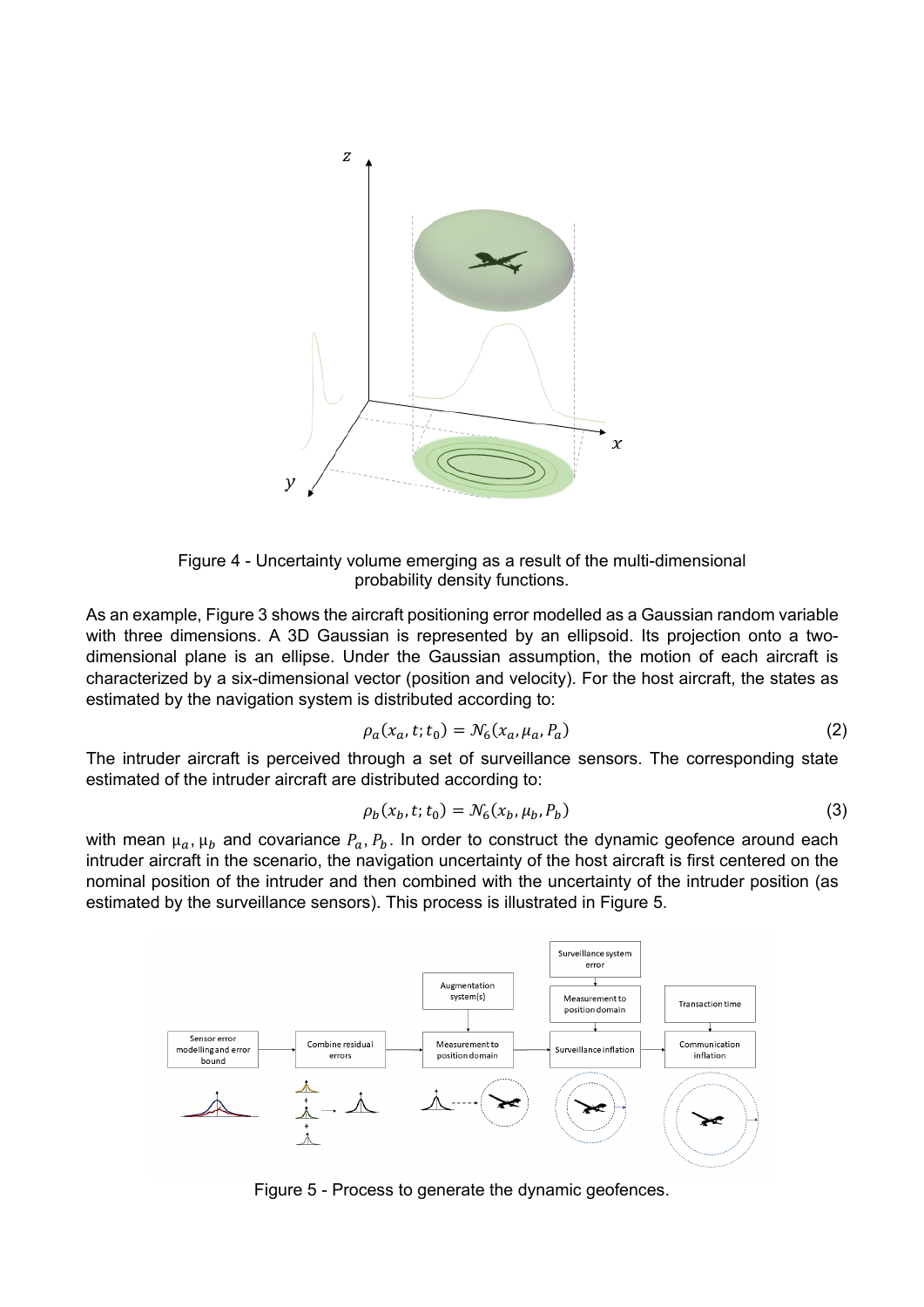Navigation sensors are characterized through a modelling effort to capture the distribution of measurement errors which cause aircraft position errors to deviate from nominal fault-free performance. Each error source is represented by a Gaussian distribution carefully chosen so as to conservatively bound the true underlying distribution of the error i.e. each error distribution is replaced by a Gaussian distribution that is ensured to capture the worst-case performance. The rationale for this overbounding process is presented in the next sub-section. The residual error from each error source is combined and the resulting Gaussian distribution is a conservative error budget of the sensor measurements. The conservative sensor errors are then translated from the sensor measurement domain to the aircraft position domain resulting in a volume around the true aircraft position. The dynamic geofence at a given epoch is illustrated in [Figure 6](#page-6-0) with the navigation and surveillance layers, and a buffer for wind. Further buffers can be added to the volume to account for additional failure modes potentially leading to a collision. A wind buffer layer accounting for the uncertainty in the wind forecast over the trajectory propagation horizon is also illustrated in the diagram. In this manner, each system failure mode is translated to a spatial bound to form the overall risk protection volume. Three sources of uncertainty are covered in this paper – navigation, surveillance and wind forecasts. Each of these sources of uncertainty are described in turn.



Figure 6 - Conceptual depiction of the layers of the risk protection volume.

## <span id="page-6-0"></span>**4. Uncertainty Modelling**

The localization error that must be accounted for in geofence generation is mathematically described in this section.

## 4.1 Primary Surveillance Radar errors

Radar calculates target location by measuring its range and two angular coordinates with respect to the radar position. The angular coordinates commonly used are the elevation angle that is relative to the local horizontal, and the azimuth measured relative to the true north [10]. A tracking radar has to initially identify the target in space and then determine its range and angular coordinates [11]. Curry [10] summarises the multiple sources that can cause errors in radar measurements as:

- A Signal to Noise (S/N) dependent random measurement error;
- Random measurement error with fixed standard deviation due to noise sources in the radar receiver's final stages. These errors are usually small and correspond to the S/N dependent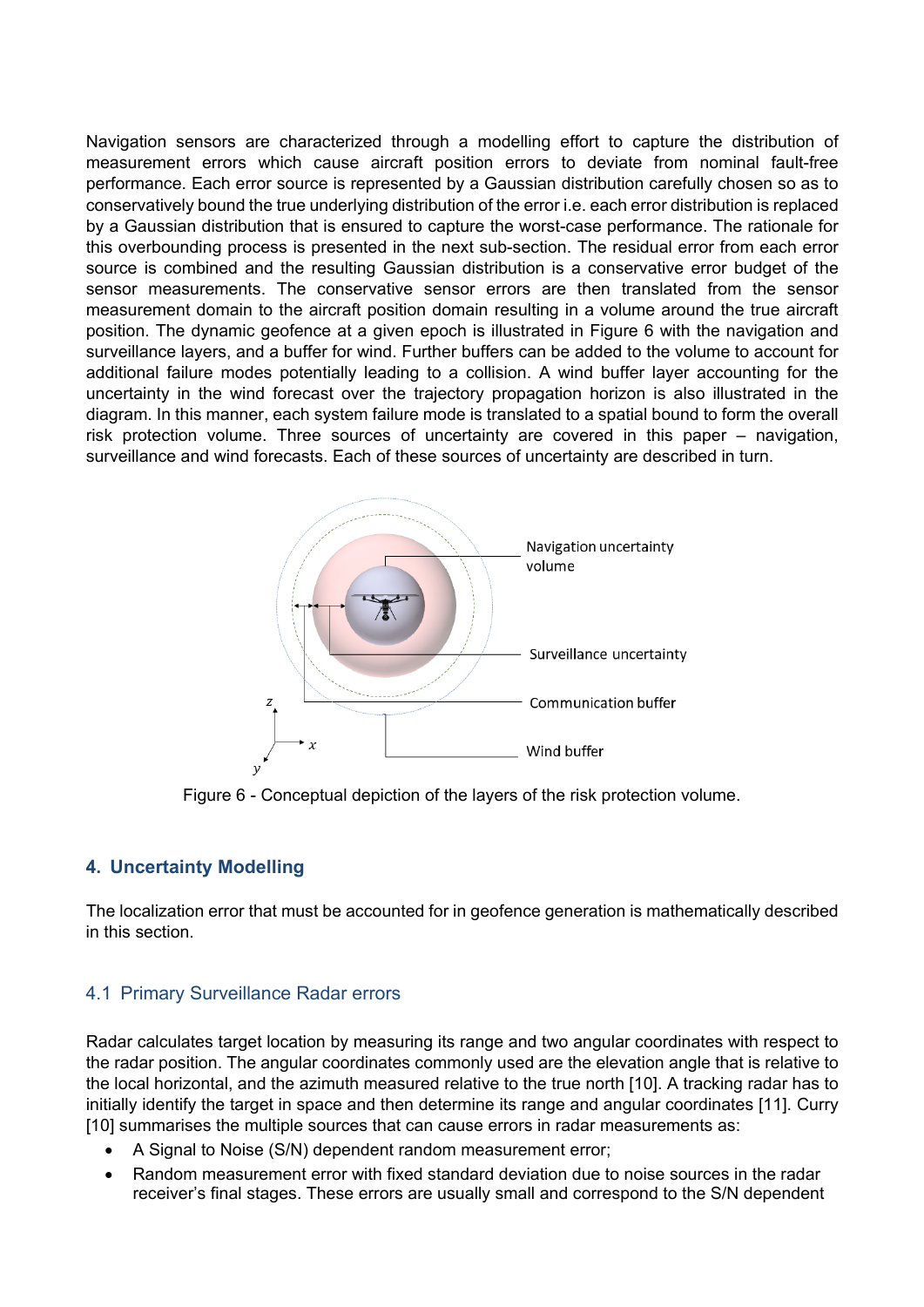errors that are produced when S/N is high;

- A bias error that occurs due to radar calibration and measurement;
- Errors due to conditions of radar propagation and the uncertainties in correcting these errors;
- Interference errors that occur due to various reasons such as radar clutter;

A range measurement error equation is determined based on the major causes of range error [10]:

$$
\sigma_R = (\sigma_{RN}^2 + \sigma_{RF}^2 + \sigma_{RB}^2)^{1/2}
$$
 (4)

where  $\sigma_{RN}$  is the S/N dependent random range measurement error,  $\sigma_{RN} = \frac{\Delta R}{\sqrt{N}}$  $\sqrt{2\left(\frac{S}{N}\right)}$ S/N is the signal to

noise ratio and ∆*R* is the Radar Range Resolution ( $\Delta R = \frac{c}{2B}$ , c is the speed of sound and B is the bandwidth of the signal)

 $\sigma_{RF}$  is the random error with fixed standard deviation produced when S/N is high.

 $\sigma_{RB}$  is the range bias error as a result of calibration and measurement.

Tracking refers to a radar identifying the position of one or more objects in space. Errors also occur when determining the target's azimuth and elevation angles and the requirements determining the accuracy of these angle measurements for a tracking radar are more exacting than those for a search radar [11]. An angular measurement error equation is based on the major causes of angular errors on a radar system:

$$
\sigma_A = (\sigma_\omega^2 + \sigma_\varepsilon^2 + \sigma_{EBG}^2)^{1/2} \tag{5}
$$

where  $\sigma_{\omega}$  is the rotational error of the radar system occurring due to the jitter of the motor mounted at the base of the radar that enables the rotation of the radar antenna;  $\sigma_{\varepsilon}$  is the error in determining the elevation of the target;  $\sigma_{EBG}$  is the error from the electron beam generated.

### 4.2 GNSS errors

Various errors affect GNSS positioning, both computed frompseudorange and carrier phase measurements. Sabatini, et al. [12] summarises these errors into the following categories:

- Receiver Dependent Errors such as Clock Error, Noise and Resolution
- Ephemeris Prediction Errors
- Satellite Dependent Errors that includes Clock Offset and Group Delays;
- Propagation Errors such as Ionospheric Delay, Tropospheric Delay and Multipath
- User Dynamics Error

The User Equivalent Range Error (UERE) is a vector alongside the line-of-sight of the user-satellite that is a resultant of the projection of all system errors and is given by the following equation [12]:

$$
UERE = \sqrt{(\sigma_{e+cl} + \sigma_{atm} + \sigma_{mp} + \sigma_n)}
$$
 (6)

Where  $\sigma_{e+cl}$  is the broadcast ephemeris and clock error,  $\sigma_{atm}$  is the atmospheric (ionospheric and tropospheric) error,  $\sigma_{mp}$  is the multipath interference and,  $\sigma_n$  is the receiver noise. The GNSS accuracy is not dependent on just the ranging errors, which determines position accuracy, but also on the navigation accuracy that is determined by the relative geometry of the satellites and the user and is given by the Dilution of Precision (DOP) factors [32].

Vertical Dilution of Precision (VDOP)

$$
VDOP = \sigma_h \tag{7}
$$

Horizontal Dilution of Precision (HDOP)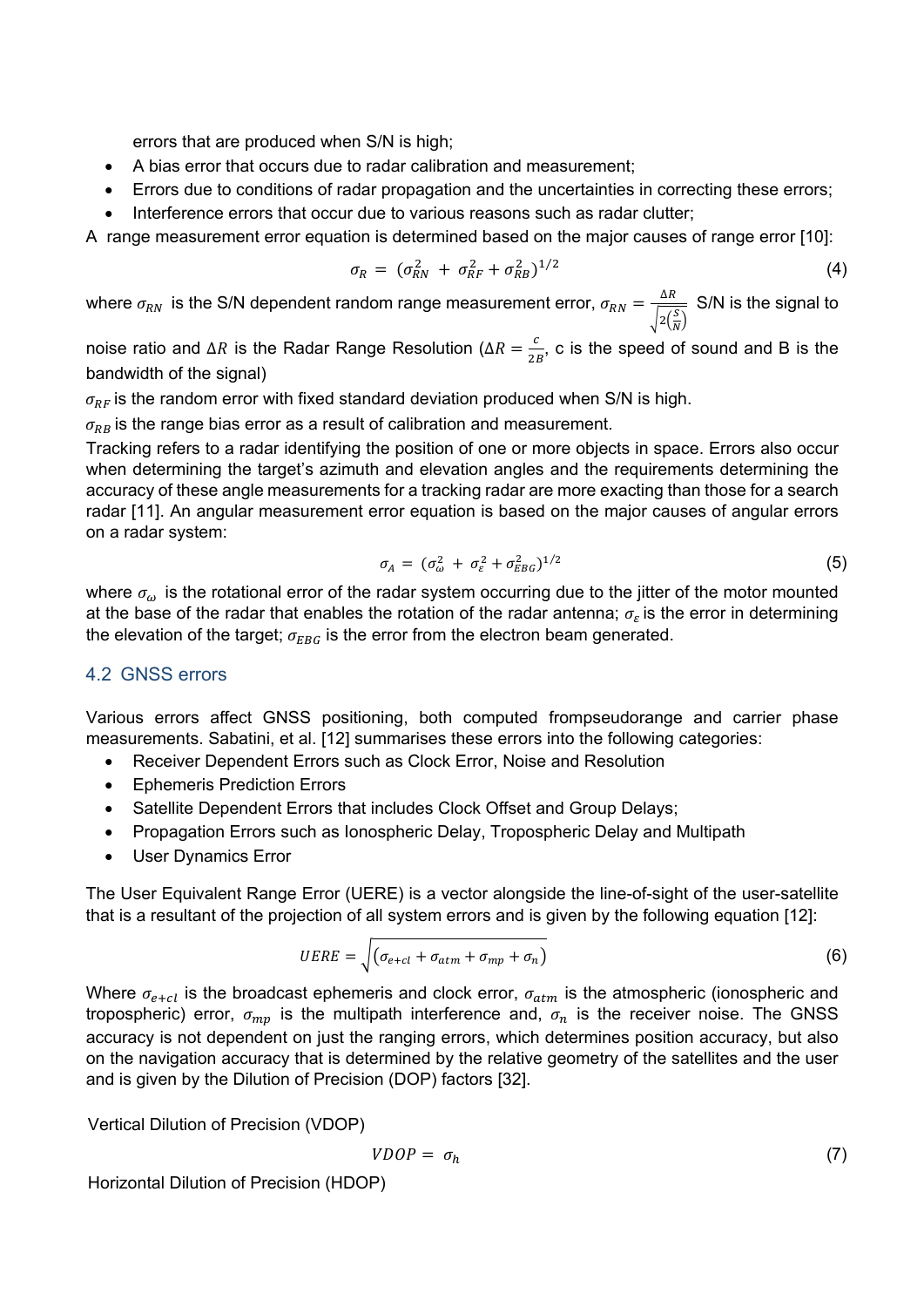$$
HDOP = \sqrt{\sigma_n^2 + \sigma_e^2} \tag{8}
$$

Position Dilution of Precision (PDOP)

$$
PDOP = \sqrt{\sigma_n^2 + \sigma_e^2 + \sigma_h^2}
$$
 (9)

Time Dilution of Precision (TDOP)

$$
TDOP = \sigma_{\tau} \tag{10}
$$

Where  $\sigma_e$ ,  $\sigma_n$ ,  $\sigma_h$  are variances of east, north and height components  $\sigma_{\tau}$  is standard deviation in the receiver clock bias. The Estimated Position Error (EPE) and the Estimated Time Errors (ETE) of a GNSS receiver can be calculated using the PDOP (contributing to EPE in 3D), the HDOP (contributing to EPE in 2D) and the TDOP and are given by the following equations [32]:

$$
EPE_{3D} = \sigma_R. PDOP \tag{11}
$$

$$
EPE_{2D} = \sigma_R . HDOP \tag{12}
$$

$$
ETE = \sigma_R \cdot TDOP \tag{13}
$$

Where  $\sigma$ R is the standard deviation of pseudo-range measurement error



#### <span id="page-8-0"></span>4.3 ADS-B errors

ADS-B is a cooperative surveillance system, wherein aircraft share data through a network. The relevant messages shared via the communication link include aircraft position, velocity, and ID, which are transmitted through a Mode-S Extended Squitter (1090 MHz). This type of scenario is illustrated in [Figure 7.](#page-8-0) As per aviation standards [13], the aircraft position and velocity is obtained from the onboard GNSS receiver. Therefore, the localization component of the error associated with a given ADS-B system is essentially the error affecting the position estimate of the GNSS receiver. In aviation, GNSS-based navigation systems are categorized on the basis of their performance into distinct Required Navigation Performance (RNP) groups, which specify most importantly for the collision risk problem, the accuracy of the computed position solution and its integrity. In addition to the localization error, the latency between when the measurement is made and when it is utilized to assess risk must also be accounted for. ADS-B performance is placed into discrete accuracy and integrity categories. The performance category is part of the broadcast message along with the position and velocity information used to determine potential conflicts. The Navigation Accuracy Category-Position (NACp) specifies the 95% accuracy bounds of the position solution. The Navigation Integrity Category (NIC) specifies the horizontal and vertical integrity containment regions (essentially Protection Levels) as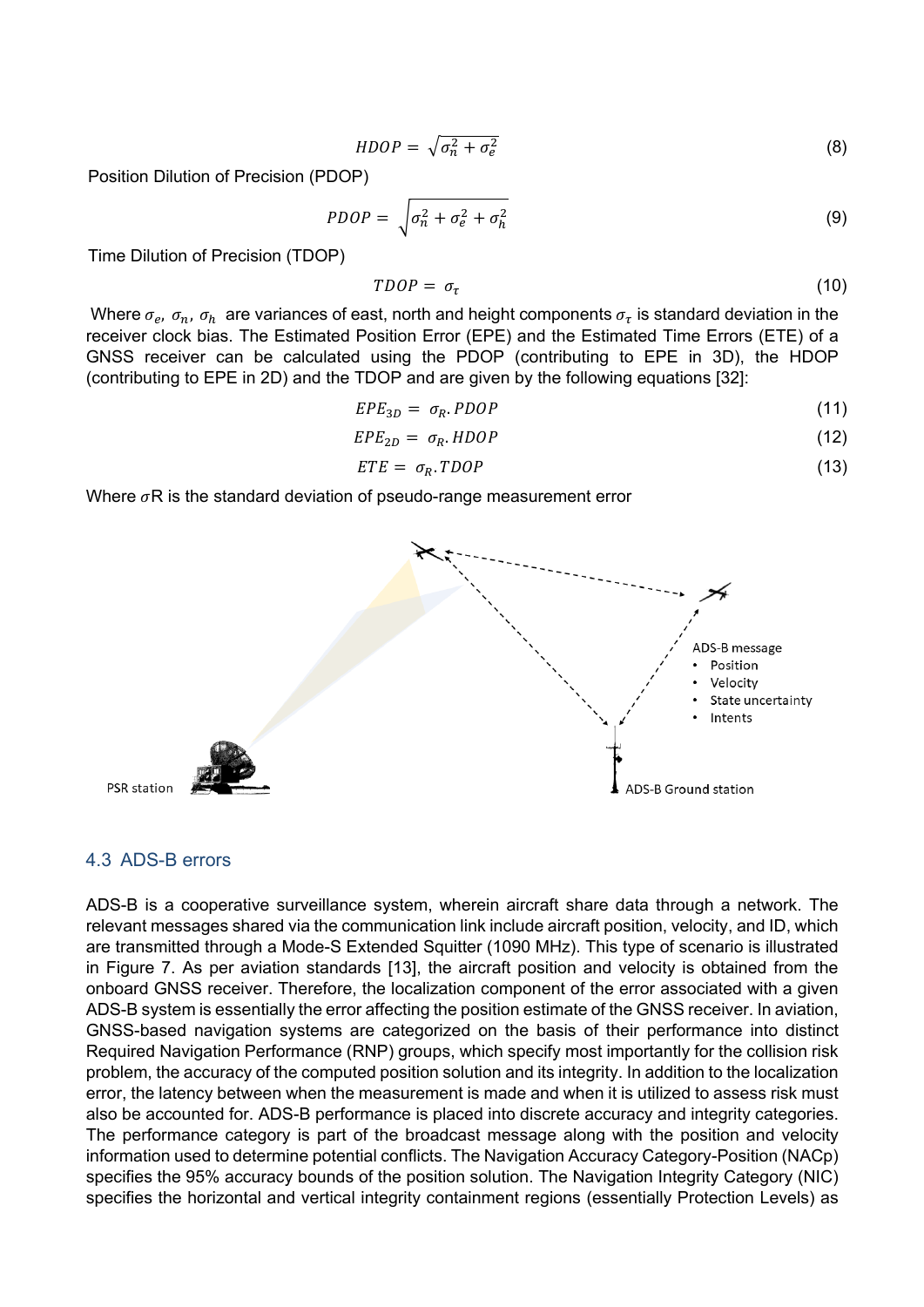<span id="page-9-0"></span>one of twelve possible integrity categories. These categories and corresponding latency contributions as specified in [14] are summarized in [Table 1.](#page-9-0)

| <b>NIC</b>     | <b>Horizontal and Vertical</b><br><b>Containment Bounds</b> | Latency<br>contribution |
|----------------|-------------------------------------------------------------|-------------------------|
| 0              | $R_c \geq 37.04$ km (20 NM)                                 |                         |
| 1              | $R_c$ < 37.04 km (20 NM)                                    |                         |
| $\overline{2}$ | $R_c$ <14.816 km (8 NM)                                     |                         |
| 3              | $R_c$ <7.408 km (4 NM)                                      |                         |
| 4              | $R_c$ <3.704 km (2 NM)                                      | 1.2 $s$                 |
| 5              | $R_c$ <1852 m (1 NM)                                        |                         |
| 6              | $R_c$ <1111.2 m (0.6 NM)                                    |                         |
| $\overline{7}$ | $R_c$ <370.4 m (0.2 NM)                                     |                         |
| 8              | $R_c$ <185.2 m (0.1 NM)                                     |                         |
| 9              | $R_c$ < 75 m and VPL < 112 m                                |                         |
| 10             | $R_c$ < 25 m and VPL < 37.5 m                               | 0.4s                    |
| 11             | $R_c$ < 7.5 m and VPL < 11 m                                |                         |

Table 1 - Navigation Integrity Categories and corresponding bounds and latencies

#### 4.4 Wind forecast uncertainty

In propagating trajectories over time to detect conflicts, it is necessary to account for the nonstationary, inhomogeneous and correlated components of the uncertainty in the wind field. Additionally, uncertainty in wind components at the same location and time of day and season may differ under different weather conditions. Wind forecasts are provided through periodic Numerical Weather Prediction (NWP) models that are accessible to UAS Service Suppliers (USS) through Application Programming Interfaces (APIs). For conflict detection and risk assessment over the online timeframes (5-20 minutes), models such as the HRRR model in the United States is well suited owing to its high frequency data assimilation and update capability. A commonly applied practice in the literature which is also adopted in this paper is to model the wind field as the sum of a nominal and stochastic component. The nominal component is deterministic and is determined from NWP model forecasts that incorporates measurements from radiosondes, aircraft and other sensors. The stochastic component arises due to errors in the model forecast and have typically been determined based on comparison with empirical data, and subsequent extraction of error statistics. Vertical wind components are assumed zero in this work and are to be addressed in future work. Following the approach in [15], the stochastic horizontal components of wind  $w(t, P)$  are modelled as a function of time and location:

$$
w(t, P) : \mathbb{R} \times \mathbb{R}^3 \to \mathbb{R}^2
$$
 (14)

These errors are correlated over space (position  $P$ ) and time  $t$ , and prior work has been done in characterizing forecast error statistics. In particular, the Rapid Update Cycle (RUC), the precursor of the HRRR model has been investigated in detail [16]. As documented in [15],  $w(t, P)$  is a gaussian random variable with two dimensions (considering horizontal wind fields), and a covariance matrix defined by:

$$
R(t, P, t', P') = E[w(t, P)w^{T}(t', P')] = \begin{bmatrix} r(t, P, t', P') & 0 \\ 0 & r(t, P, t', P') \end{bmatrix}
$$
(15)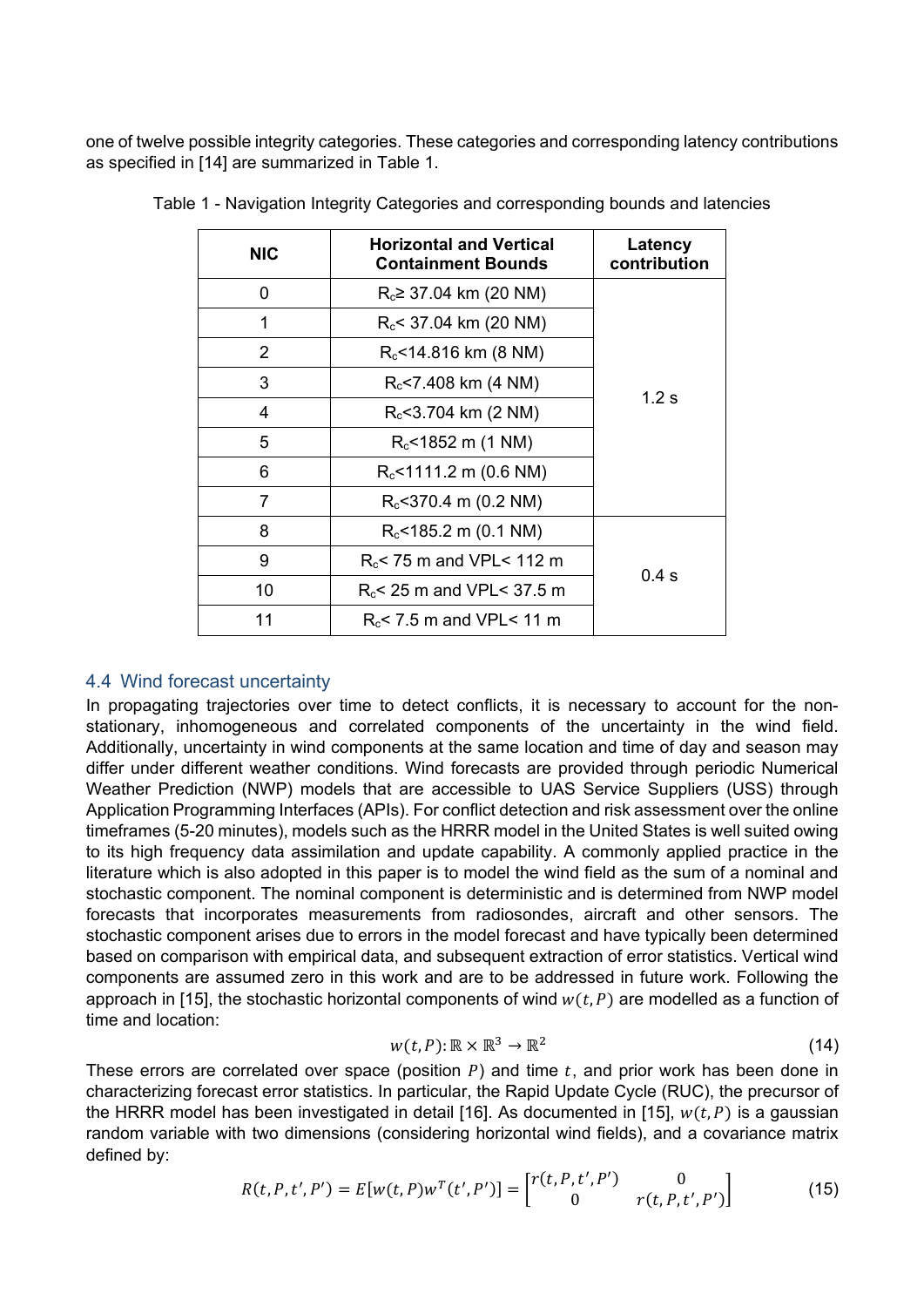<span id="page-10-0"></span>The wind field is assumed isotropic in the horizontal plane with independent components. As a simplifying assumption, the mean wind velocity vector is assumed to be zero and reflects the deterministic wind forecast. [Table 2](#page-10-0) lists the RUC model error standard deviations for different altitudes which are verified based on wind measurements obtained from ACARS.

| Pressure (mb) | $\sigma(h)$ |
|---------------|-------------|
| 900-800       | 5.01        |
| 800-700       | 4.96        |
| 700-600       | 4.75        |
| 600-500       | 4.48        |
| 500-400       | 4.54        |
| 400-300       | 4.57        |
| 300-200       | 5.17        |
| 200-100       | 5.35        |

Table 2 - Forecast error standard deviation [16], [17]

An alternate simplifying assumption is sometimes applied in the literature to ignore the correlation altogether, implying that forecast error standard deviation is constant over the horizontal dimensions and time. If the aircraft is in level flight, then a conservative assumption can be made:

$$
r(t, P, t', P') = \sigma^2(h) \tag{16}
$$

#### 4.5 Coordinate transformation

In order to combine the different layers into a unified risk volume, the layers must be described in a common coordinate system. Assumed uncertainties for navigation and tracking based on GNSS and Radar are defined as  $[\sigma_{X_{GRSS}}, \sigma_{Y_{GRSS}}, \sigma_{Z_{GRSS}}]$ ,  $[\sigma_{R_Radar}, \sigma_{A_Radar}, \sigma_{E_Radar}]$  respectively. The tracking uncertainty ellipsoid resulting from the azimuth, elevation and range errors is given by the following equations:

$$
R_{radar} = R_T + \sigma_R \cos\eta \cos\nu \tag{17}
$$

$$
\alpha_{radar} = \alpha_T + \sigma_{\alpha} \text{sin} \eta \text{cos} \nu \tag{18}
$$

$$
\varepsilon_{radar} = \varepsilon_T + \sigma_\varepsilon sinv \tag{19}
$$

Where  $r_T$ ,  $\alpha_T$ , and  $\varepsilon_T$  is the position of the detected target in terms of range, azimuth and elevation. The practice employed in this paper will be to transform the radar observations of the host and intruder aircraft to a local cartesian coordinate system. Transformation of this ellipsoid is given by the following equations:

$$
X_{T\_radar} = X_{radar} + R_{radar} \cos \alpha_{radar} \cos \varepsilon_{radar}
$$
 (20)

$$
Y_{T\_radar} = Y_{radar} + R_{radar} sin \alpha_{radar} cos \varepsilon_{radar}
$$
 (21)

$$
Z_{T\_radar} = Z_{radar} + R_{radar} sin \varepsilon_{radar}
$$
 (22)

Substituting  $R_{radar}$ ,  $\alpha_{radar}$ ,  $\varepsilon_{radar}$  from the equations above:

$$
X_{T\_radar} = X_{radar} + (R_T + \sigma_R \cos\eta \cos\nu) \times \cos(\alpha_T + \sigma_\alpha \sin\eta \cos\nu) \times \cos(\varepsilon_T + \sigma_\varepsilon \sin\nu) \tag{23}
$$

$$
Y_{T\_radar} = Y_{radar} + (R_T + \sigma_R \cos\eta \cos\nu) \times \sin(\alpha_T + \sigma_\alpha \sin\eta \cos\nu) \times \cos(\varepsilon_T + \sigma_\varepsilon \sin\nu) \tag{24}
$$

$$
Z_{T\_radar} = Z_{radar} + (R_T + \sigma_R \cos\eta \cos\nu) \times \sin\left(\varepsilon_T + \sigma_\varepsilon \sin\nu\right) \tag{25}
$$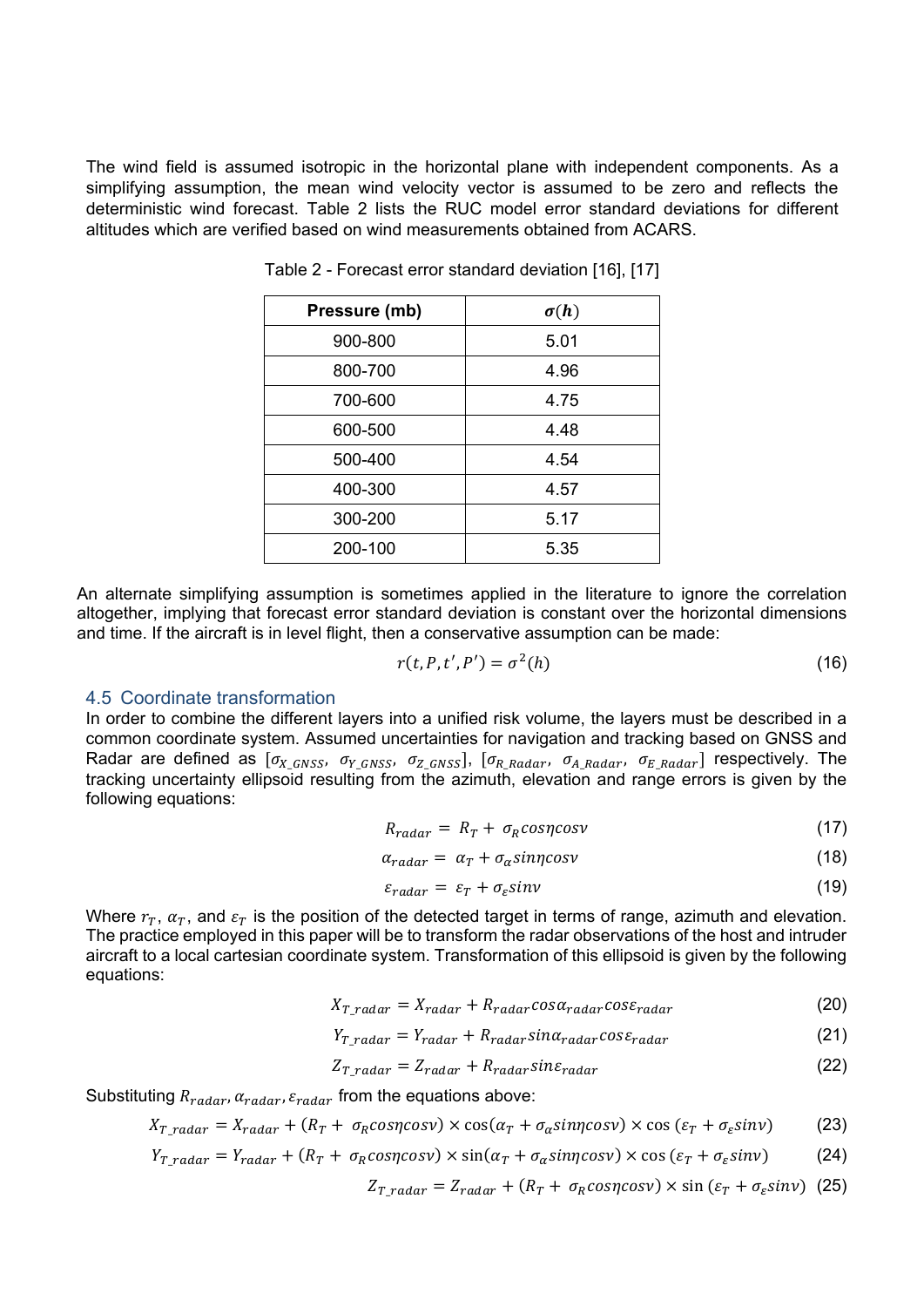Expanding the above equations:

 $X_{T\_radar} = X_{radar} + (R_T + \sigma_R cos\eta cos\nu) [cos\alpha_T cos(\sigma_\alpha sin\eta cos\nu) . cos\epsilon_T cos(\sigma_\epsilon sin\nu) \cos \alpha_T \cos(\sigma_\alpha \sin \gamma \cos \gamma)$ .  $\sin \varepsilon_T \sin(\sigma_\alpha \sin \gamma) - \sin \alpha_T \sin(\sigma_\alpha \sin \gamma \cos \gamma)$ .  $\cos \varepsilon_T \cos(\sigma_\alpha \sin \gamma) + \cos \varepsilon_T \cos(\sigma_\alpha \sin \gamma)$  $\sin \alpha_{\tau} \sin(\sigma_{\alpha} \sin n \cos \nu)$ .  $\sin \epsilon_{\tau} \sin(\sigma_{\epsilon} \sin \nu)$ ] (26)

 $Y_{T\ radar} = Y_{radar} + (R_T + \sigma_R cos\eta cos\nu)$ [sin  $\alpha_T cos(\sigma_\alpha sin\eta cos\nu)$ . cos  $\varepsilon_T cos(\sigma_\varepsilon sin\nu)$  –  $\sin \alpha_T \cos(\sigma_\alpha \sin \eta \cos \nu)$ .  $\sin \varepsilon_T \sin(\sigma_\varepsilon \sin \nu) + \cos \alpha_T \sin(\sigma_\alpha \sin \eta \cos \nu)$ .  $\cos \varepsilon_T \cos(\sigma_\varepsilon \sin \nu)$  –  $\cos \alpha_T \sin(\sigma_\alpha \sin\eta \cos\nu) \cdot \sin \varepsilon_T \sin(\sigma_\varepsilon \sin\nu)$ <br>  $Z_{T \text{ radar}} = Z_{\text{radar}} + (R_T + \sigma_R \cos\eta \cos\nu) [\sin \varepsilon_T \cos(\sigma_\varepsilon \sin\nu) - \cos \varepsilon_T \sin(\sigma_\varepsilon \sin\nu)$  (28)  $Z_{T\ radar} = Z_{radar} + (R_T + \sigma_R cos\eta cos\nu)$ [sin  $\varepsilon_T cos(\sigma_\varepsilon sin\nu) - cos \varepsilon_T sin(\sigma_\varepsilon sin\nu)$ Mean error of the tracking error ellipsoid is given by the following equations

$$
\mu_{x,Radar} = X_{radar} + \mu_{R,Radar} \cos \mu_{\alpha,Radar} \cos \mu_{\varepsilon,Radar} \tag{29}
$$

$$
\mu_{y,Radar} = Y_{radar} + \mu_{R,Radar} \sin \mu_{\alpha, Radar} \cos \mu_{\varepsilon, Radar} \tag{30}
$$

$$
\mu_{z,Radar} = Z_{radar} + \mu_{R,Radar} \cdot \sin \mu_{\varepsilon,Radar} \tag{31}
$$

Assuming the range, azimuth and elevation of the target tracked by the radar as  $r_T$ ,  $\alpha_T$ ,  $\varepsilon_T$  respectively, the tracking error uncertainty ellipsoid is given by the following equations

$$
\sigma_{X_{\text{ellipse\_Radar}}} = X_{\text{radar}} + (R_T + \sigma_R \cos\eta \cos\gamma) [\cos\alpha_T \cos(\sigma_\alpha \sin\eta \cos\gamma) \cdot \cos\epsilon_T \cos(\sigma_\epsilon \sin\gamma) - \cos\alpha_T \cos(\sigma_\alpha \sin\eta \cos\gamma) \cdot \sin\epsilon_T \sin(\sigma_\epsilon \sin\gamma) - \sin\alpha_T \sin(\sigma_\alpha \sin\eta \cos\gamma) \cdot \cos\epsilon_T \cos(\sigma_\epsilon \sin\gamma) + \sin(\sigma_\alpha \sin\eta \cos\gamma) \cdot \sin\epsilon_T \sin(\sigma_\epsilon \sin\gamma) - X_{\text{radar}} - r_{\text{r}} \cos\alpha_T \cos\epsilon_T \tag{32}
$$

 $\sigma_{Y\_ellipse\_Radar} = Y_{radar} + (R_T + \sigma_R cos\eta cos\nu)$ [sin  $\alpha_T cos(\sigma_\alpha sin\eta cos\nu)$ .cos  $\varepsilon_T cos(\sigma_\varepsilon sin\nu)$  –  $\sin \alpha_T \cos(\sigma_\alpha \sin \eta \cos \nu)$ .  $\sin \varepsilon_T \sin(\sigma_\varepsilon \sin \nu) + \cos \alpha_T \sin(\sigma_\alpha \sin \eta \cos \nu)$ .  $\cos \varepsilon_T \cos(\sigma_\varepsilon \sin \nu)$  –  $\cos \alpha_T \sin(\sigma_\alpha \sin\varphi \cos\nu)$ .  $\sin \varepsilon_T \sin(\sigma_\varepsilon \sin\nu)$   $- Y_{radar} - r_T \sin \alpha_T \cos\nu_T$  (33)

 $\sigma_{Z \; ellinse \; Radar} = Z_{radar} + (R_T + \sigma_R cos\eta cos\nu)$ [sin  $\varepsilon_T cos(\sigma_\varepsilon sin\nu) - cos \varepsilon_T sin(\sigma_\varepsilon sin\nu)$ ] –  $Z_{radar}$   $r_T sin \varepsilon_T$  (34)

Since the rotation transform is non-linear, the Jacobian of the rotation matrix is used. This locally linear approximation of the rotation is performed so as to preserve the Gaussianity of the tracking errors. Considering a GNSS-based navigation system, the navigation uncertainty ellipsoid is given by the following equations which are natively in the cartesian frame:

 $\sigma_{X\_ellipse\_GNSS} = \sigma_{X\_GNSS} cos \eta cos \nu$  (35)

$$
\sigma_{Y\_ellipse\_GNSS} = \sigma_{Y\_GNSS} \sin \eta \cos \nu \tag{36}
$$

$$
\sigma_{Z\_ellipse\_GNSS} = \sigma_{Z\_GNSS} \sin \nu \tag{37}
$$

#### **5. Simulation case studies**

A UAS encounter scenarios where the surveillance modalities are radar and ADS-B are simulated. In both cases GNSS is used as the navigation sensor on the host UAV. The parameters describing the scenario are summarized in Table 1.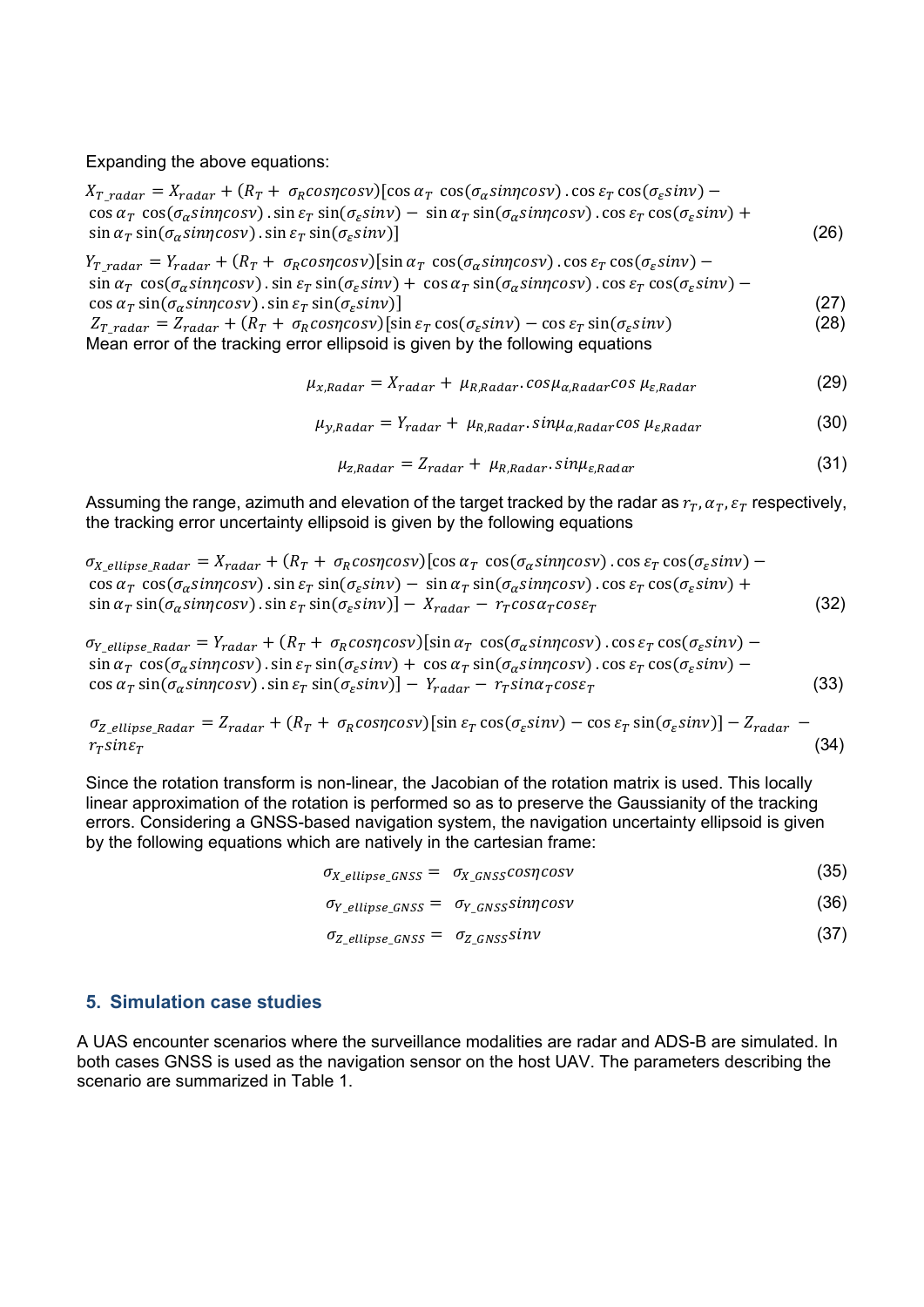| <b>Radar surveillance</b>     |                                                                                                                  |  |  |
|-------------------------------|------------------------------------------------------------------------------------------------------------------|--|--|
| <b>Operational</b><br>factors | <b>Specifications</b>                                                                                            |  |  |
| Aircraft                      | Fixed wing UAVs<br>Wingspan: 15 m                                                                                |  |  |
| Radar parameters              | Monostatic scanning Primary Surveillance Radar<br>$\sigma_R$ = 4 m<br>$\sigma_{Az}$ = 13°<br>$\sigma_{El}$ = 26° |  |  |
| Trajectories                  | Level flight<br>Constant speed and heading<br>Intersecting routes                                                |  |  |
| <b>ADS-B surveillance</b>     |                                                                                                                  |  |  |
| <b>Operational</b><br>factors | <b>Specifications</b>                                                                                            |  |  |
| Aircraft                      | Fixed wing UAVs<br>Wingspan: 15 m                                                                                |  |  |
| Navigation                    | <b>GNSS receiver: GPS</b><br>RNP 0.1; Accuracy: 185.2 m<br>RNP 0.05; Accuracy: 92.6 m                            |  |  |
| Trajectories                  | Level flight<br>Constant speed and heading<br><b>Parallel routes</b>                                             |  |  |

### Table 3 – Radar and ADS-B scenario specifications

For the first scenario, the error uncertainty ellipsoids due to Radar and GNSS are plotted in [Figure 8,](#page-12-0) along with the combined dynamic geofence at one epoch.



<span id="page-12-0"></span>Figure 8 – Combined GNSS and Radar errors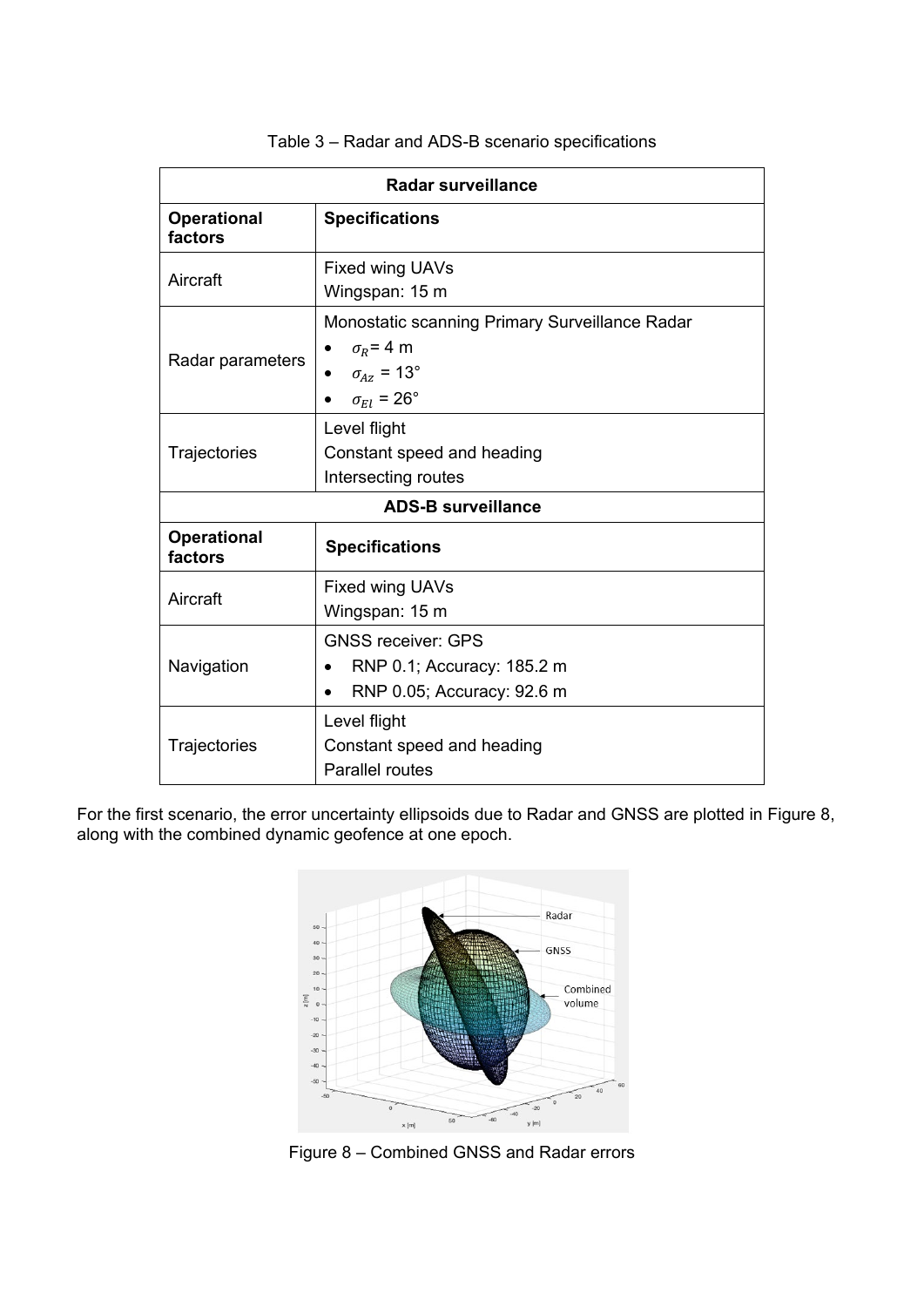

due to wind uncertainty (magenta)

For the second case, the surveillance modality in this instance is ADS-B. The host and intruder aircraft follow parallel routes, travelling at a level altitude, with a constant speed and heading. The navigation accuracy category of  $2\sigma = 185.2$  m is considered. This corresponds to an RNP 0.1 accuracy specification. The altitude of both aircraft is 700 m (corresponding to 800-900 mb pressure). At this altitude, wind uncertainty is assumed constant at a value of 5.01 m/s, based on the data summarized in [Table 2.](#page-10-0) At each epoch, the forecast trajectory is characterized by growing uncertainty over the time horizon due to the uncertainty in the wind forecast.

## **6. Conclusion**

This article presented a flexible DAA analytical approach that accounts for the varying performance of the avionics sensors/systems and ATM ground equipment supporting aircraft flight operations. The model is intended to support the unsegregated access of Unmanned Aircraft Systems (UAS) to all classes of airspace, and the complexities associated with such operations. The relevant navigation, communication and surveillance performance factors were converted to a spatial bound to form a dynamic geofence surrounding each aircraft (the same concept can be easily applied to ground obstacles for low-level flight operations). Various inflation methods developed in previous research were summaries (i.e., relative dynamics, weather and turbulence) where briefly summarized and a new inflation model was introduced in this paper to account for uncertainty in wind forecasts. Future work will further investigate the impacts of communication performance and vehicle dynamics on the collision risk. Additionally, the potential to incorporate factors such as adverse weather and wake turbulence (including that of eVTOL aircraft) as buffer layers in the risk protection volume will be addressed. Furthermore, future work will tackle the application of the model to path planning and trajectory optimization for automated manned and unmanned aircraft collision avoidance tasks.